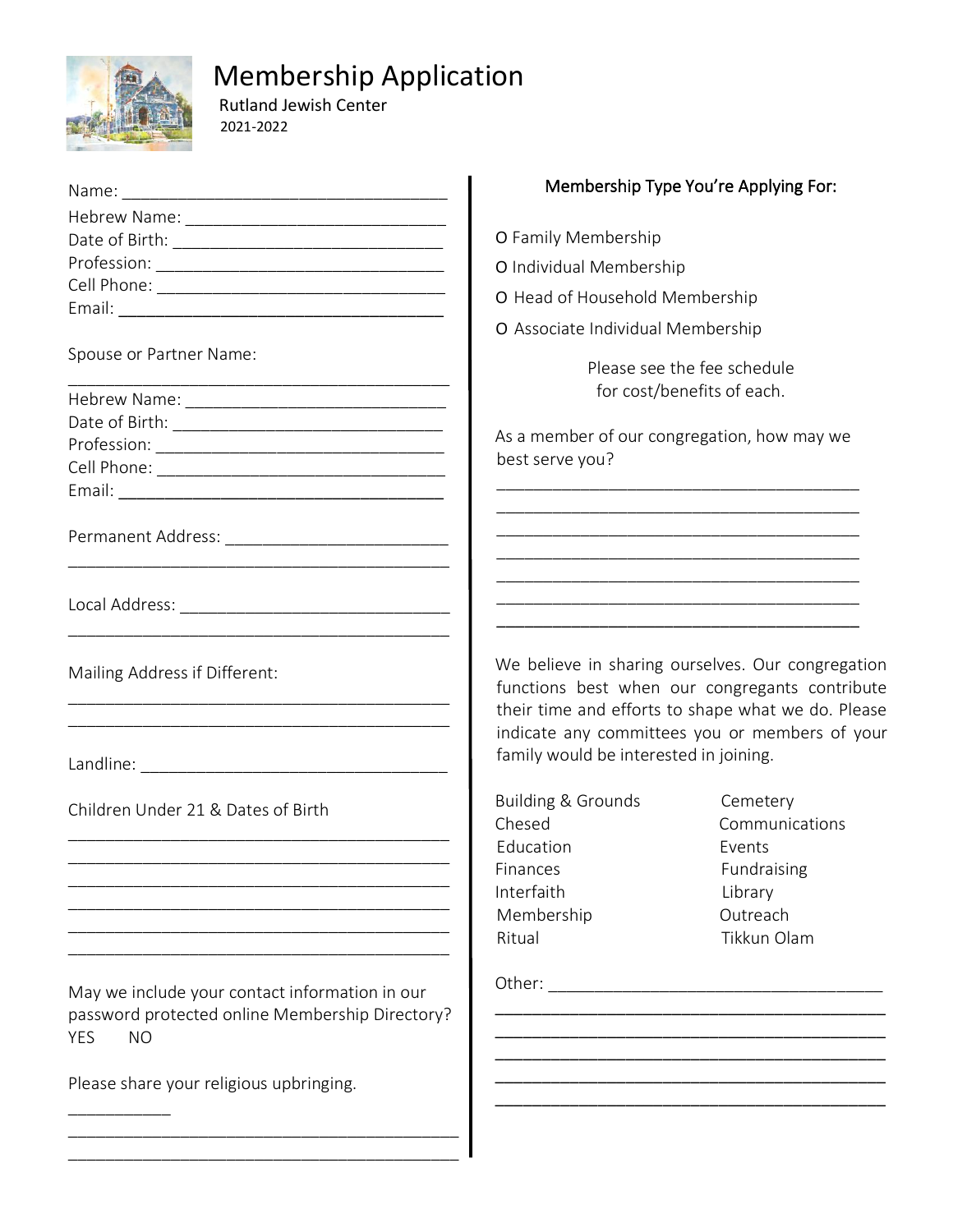## Rutland Jewish Center Membership Application

Part II Dependent Children

| Will this child be attending Jewish Discovery School? Yes                                                  | No  |      |
|------------------------------------------------------------------------------------------------------------|-----|------|
| Are you anticipating this child will have a Bar/Bat Mitzvah? Yes                                           |     | No   |
| Anticipated Date of B'nai Mitzvot? _______________________                                                 |     |      |
|                                                                                                            |     |      |
|                                                                                                            |     |      |
|                                                                                                            |     |      |
| Will this child be attending Jewish Discovery School? Yes                                                  | No. |      |
| Are you anticipating this child will have a Bar/Bat Mitzvah? Yes                                           |     | No   |
| Anticipated Date of B'nai Mitzvot? _____________________                                                   |     |      |
|                                                                                                            |     |      |
|                                                                                                            |     |      |
|                                                                                                            |     |      |
| Will this child be attending Jewish Discovery School? Yes                                                  | No  |      |
| Are you anticipating this child will have a Bar/Bat Mitzvah? Yes                                           |     | No   |
| Anticipated Date of B'nai Mitzvot? _______________________                                                 |     |      |
| Permission to Share:                                                                                       |     |      |
| May we include your child/children's name(s) in our printed membership directory? Yes                      |     |      |
|                                                                                                            |     | No   |
| May we include your child/children's name(s) in our password protected online directory? Yes               |     | No   |
| By submitting this membership form, I/we understand that as a member of Rutland Jewish Center, my/our      |     |      |
| likeness may be used for promotional purposes in print and electronic form. The Rutland Jewish Center does |     |      |
| not publish members' names or other private information in our promotional materials or share private      |     |      |
| information without the members' permission.                                                               |     |      |
| Adult 1 Signed                                                                                             |     | Date |

| Adult 2 Signed | Date |
|----------------|------|
|----------------|------|